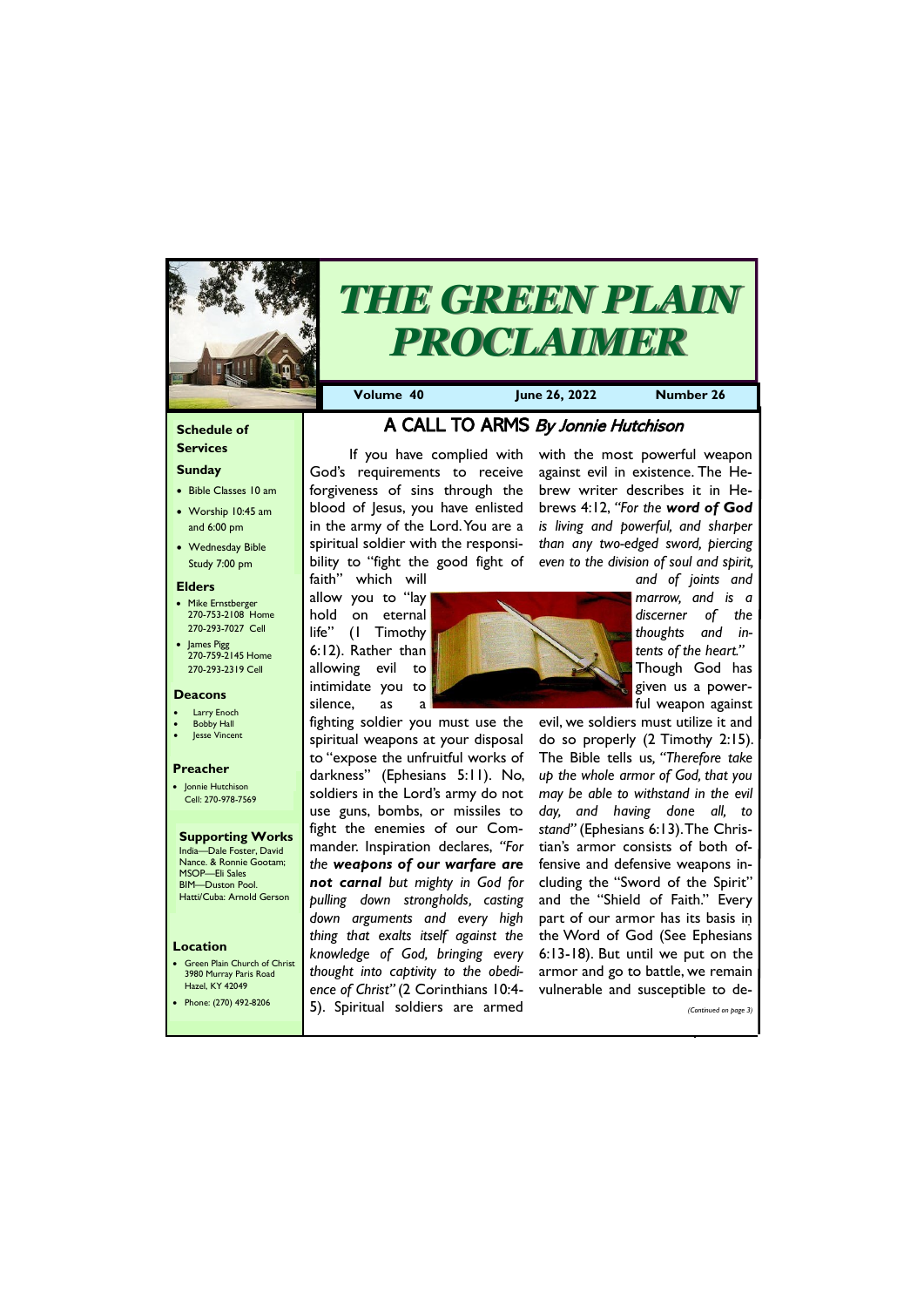## NEWS AND NOTES

*REMEMBER IN PRAYER: Green Plain members*: Peggy Jarvis, Joanne Barnes, Maxine Pool, Jim Fielder, Larry Enoch, Mary and Jim Lowrie and Hayes Grady. Margorie Grady, is in rehab at Murray Hospital.

*Family and Friends:* Jerry Lovett, Teresa Tacker, Kenneth Mizell, Dale Pentecost, Brett Wyatt, Roger Rhoades, Joel White, Nat and Rita Evans, Larry and Rose Wyatt. Bonnie Byerly, Kenny Arrington, Jack and Michel Phillip. Please continue to pray for our brethren in Ukraine. Remember those this congregation is supporting in India.

**PANTRY ITEMS June 2022: 5—Lima/Butter Beams; 12—Toothpaste; 19—Toilet Paper; 26—canned Potatoes.** Please bring any additional items you wish for the "blessing box" which is located next to the breezeway on the north side of the building.

**JUNE 2022 Anniversaries**: 16-Teresa & Larry Enoch**;** 17-Jan & James Pigg; 21-Perry & Peggy Jarvis; 25-Jim & Mary Lowrie; **Birthdays: None**

*ENROLL IN A FREE BIBLE CORRECSPONDENCE COURSE. Send your name and complete mailing address and phone number to Green Plain church of Christ 3980 Murray Paris RD Hazel, KY 42049 or email your request to greenplaincoc@gmail.com. You may also enroll on our website.: greenplainchurchofchrist.org***.**

**HOME BIBLE STUDY; We offer a FREE in-home Bible study entitled** *"Back to the Bible" f***or anyone who is interested in gaining more knowledge of the Bible. Simply contact us to schedule a time for your study.**

**MARK YOUR CALENDARS:** Our fall gospel meeting is scheduled for September 11-15, 2022 with Mike Kiser. The Fall Session of the School of Biblical Studies will begin on Monday, September 19th and continue for eight consecutive Monday's. 7—9 pm..

## **Page 2**

| <b>THOSE TO SERVE JUNE 2022</b>                                       | <b>LESSONS TODAY</b>                       |
|-----------------------------------------------------------------------|--------------------------------------------|
| <b>Announcements—Chad Canter</b>                                      | <b>Bible Study-10 AM</b>                   |
| <b>Preside at Lord's Table AM—James &amp; Mike</b>                    | A Study of Acts                            |
| Lord's Table PM: 6/5-Chad; 6/12 James; 6/19 Chad;<br>$6/26$ James.    | <b>Worship</b>                             |
| Opening Prayer AM: 6/5 Jim L.; 6/12 Larry; 6/19<br>Jonnie; 6/26 Bobby | 10:45 am— "It's Not all                    |
| Closing Prayer AM: 6/5 Roy; 6/12 Dave; 6/19 Perry;<br>$6/26$ Junior   | <b>Bad News</b> "<br>6 pm— "How Narrow Is" |
| Song Leaders: AM Perry; PM Mike; Wed Chad                             | <b>Truth?"</b>                             |

**Usher: Jesse**

| <b>Count Contribution: James &amp; Mike</b> | A Study of Jude |
|---------------------------------------------|-----------------|
|                                             | <b>7:00 PM</b>  |

**Wednesday Bible Class**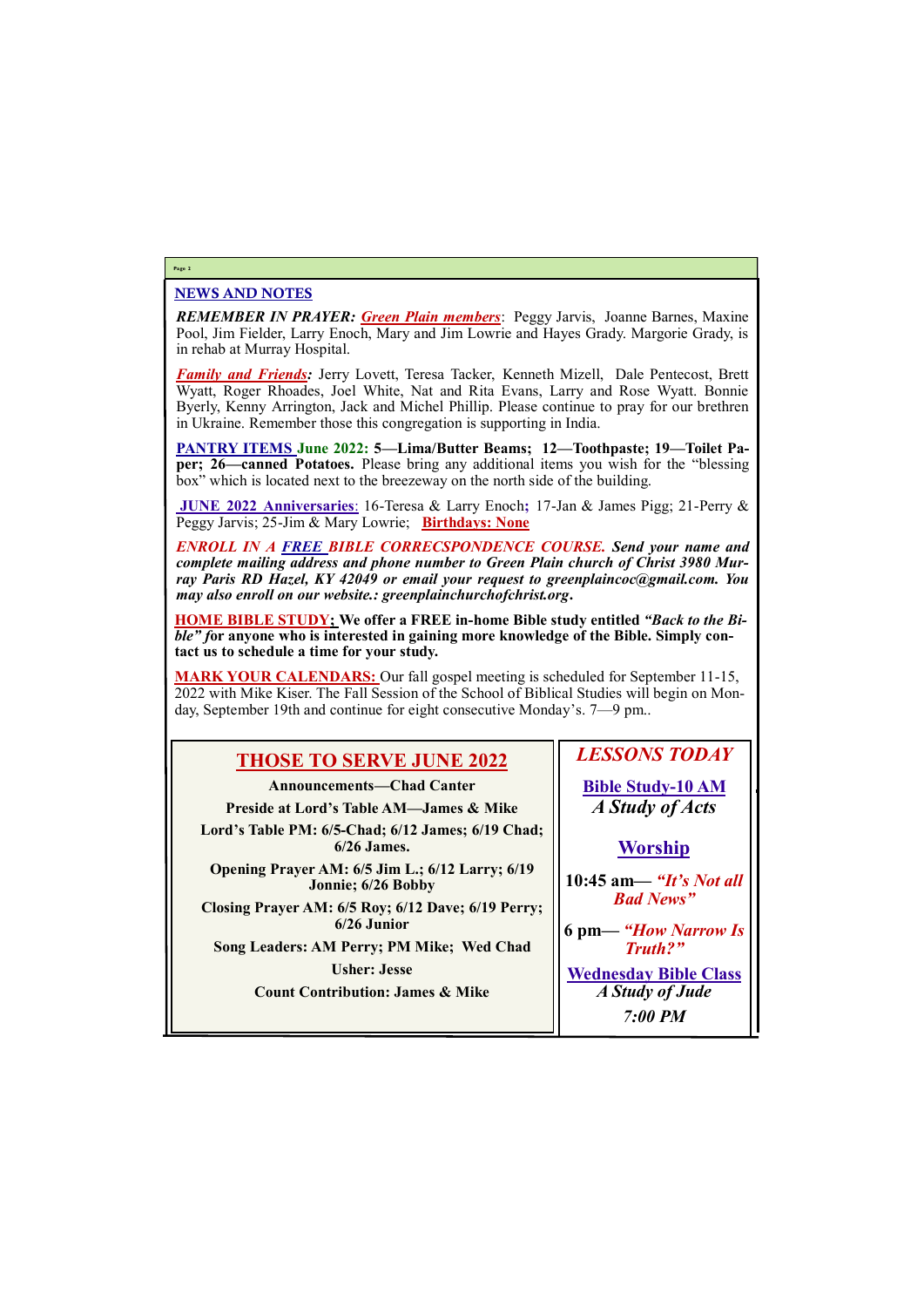## **Page 3**

Our Commander-in-Chief is Jesus Christ. He calls every Christian soldier to battle. He is in the front of the battle, and we must follow Him to ultimate victory. *"But thanks be to God, who gives us the victory*  *through our Lord Jesus Christ"* (1 Corinthians 15:57).

feat. *(Continued from page 1)*

> Dear Christian, take your stand against evil. Answer the call to arms., put on your armor and get into the battle! And remember, *"For whatever is born of God overcomes the world. And this is the victory that has overcome the world — our faith"* (1 John 5:4).

## "FOR ME TO LIVE IS CHRIST" BY JERRY JOSEPH

The words above come from Philippians 1:21 clearly reminding us that our everyday focus must be upon Christ.

- $\Rightarrow$  Rejoicing concerning Spiritual matters – Philippians 4:4
- $\Rightarrow$  Eternal Life John 14:6; 1 John 5:11
- $\Rightarrow$  Assurance 1 John 2:28
- $\Rightarrow$  Spiritual Blessings Ephesians 1:3
- $\Rightarrow$  Obedience in Pleasing God Philippians 1:21; Hebrews 5:8-9
- $\Rightarrow$  Never Fearing Death Philippians 1:21

He is what life is all about not just on some "special" occasion. How thankful we are for his death, burial and resurrection as Paul stated in 1 Corinthians 15:1- 4. Of course, these things would not have occurred without His birth, His coming in the flesh (John 1:14; Philippians 2:5- 11). You see, all things about Christ are important. Without Him there is no reason for living for He is the reason for...

—St. Peter's church of Christ

## **PLAYING BY THE RULES** *By Kevin Cauley*

A friend of mine, who is a member of the church in another town, talked me into signing up to be an official ("referee") for high school football. So, I signed up and am having a lot of fun with it. There are many rules to the game of football. (I have a whole book to prove it.) Those rules are what make the game worth watching. When the teams play according to the rules, everyone has an enjoyable experience – the fans, the players, the coaches, the officials. It's when the players don't play by the rules that the game becomes taxing. Think back to your childhood for a minute

when you or one of your friends decided

to make the rules instead of having an objective standard of play for everyone. Basically what happens is that your "game" devolves into a shouting match and free-for-all. No one knows what is happening anymore, and people stop playing because it is too confusing.

The same thing can happen with religion. The Bible gives us a set of "rules," if you will, (they are really commandments) that we should follow so that we may have unity. When we don't follow the Lord's "rules" then we create disunity, we have shouting matches, and

*(Continued on page 4)*